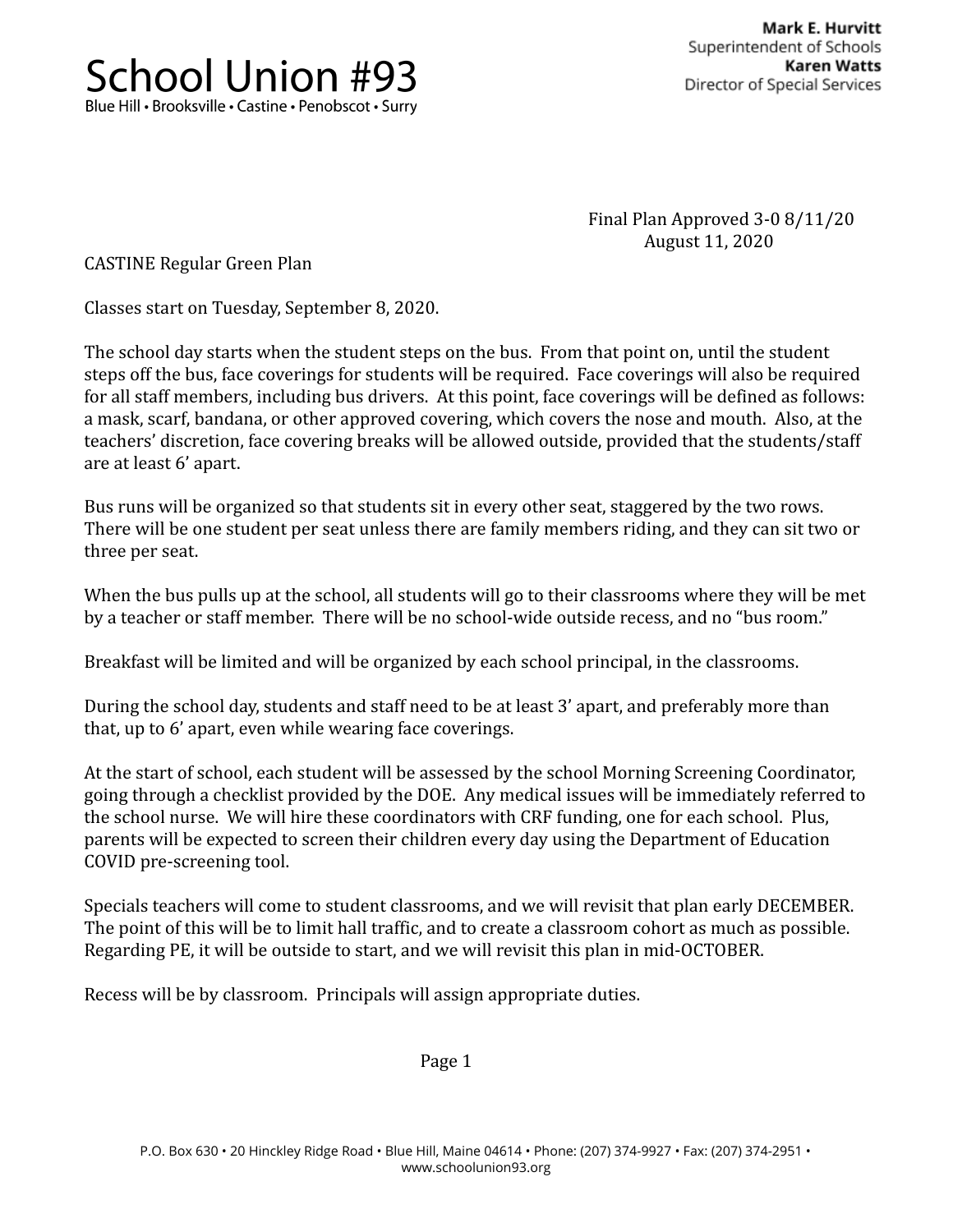The 2 nurses (Jenny Pert, April Chapman) will be very active in each school and will take temperatures, if necessary, as well as making sure that hand sanitizing stations are set up appropriately. Each school will set up an isolation room, and the nurses will be actively involved with this. Our School Doctor, Marjorie Olivari, will also be actively involved with all health issues which may arise.

Lunch will be eaten in classroom coherts, scheduled by the principal.

The school doors will be locked, as they always are, for security reasons. Plus, school volunteers will not be used in schools, and school visitors, as well as parents, will not be able to come and go, as they have in the past. We will revisit this in DECEMBER.

Each school will have a different pickup/dropoff plan, and will make that clear in their summer school newsletter.

The use of technology will be enhanced and our three Technology Integrators will work with teachers, students, and parents to integrate technology in the classroom.

Schools, classrooms, and buses will be disinfected regularly by custodians and bus drivers using State protocols.

Wednesdays will be a half day for students and staff to allow staff to plan for all of the new accommodations associated with these new regulations for 2020-21. Specific dismissal times will be based on each school's schedule and on bus run coordination with different high schools.

Sports and after-school clubs will be based upon MPA decisions, and will be clear by SEPTEMBER  $8<sup>th</sup>$ . Most likely, there will be no Fall sports or after-school activities.

There will be no field trips, at least through DECEMBER  $31<sup>st</sup>$ .

We are working on a Union 93 video which will address all of this information and which will be posted on all Union 93 school websites in August.

Lastly, in the event of a positive COVID test by a student or a school employee, the CDC will be called immediately by our school nurse, and their recommendations on what to do in the building, going forward, will be followed. We will be erring on the side of extreme caution before bringing anybody back into the school or classroom.

Page 2

August 11, 2020

CASTINE Alternative Green Plan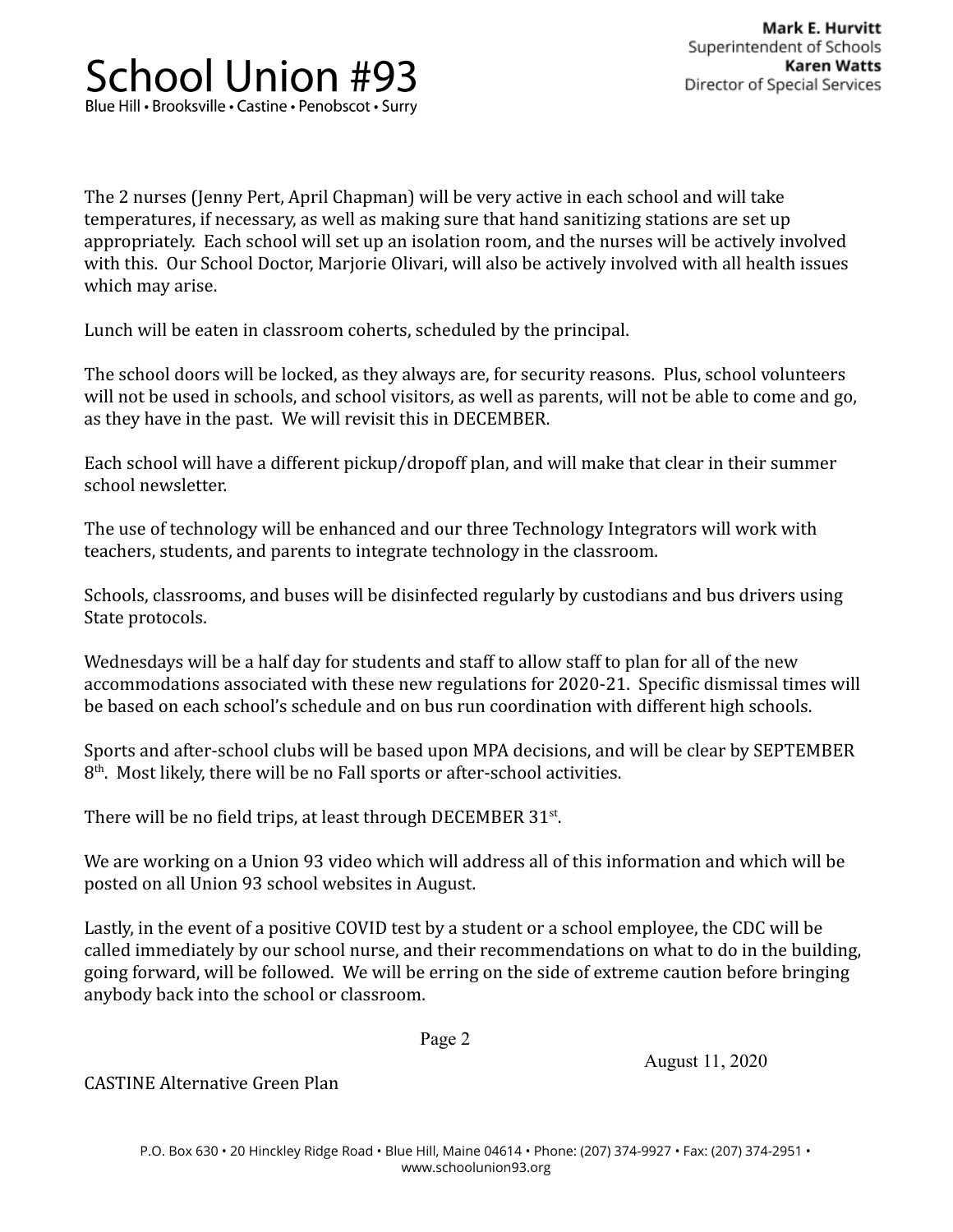For students who are immune-compromised, and for parents who are fearful about sending their children back to school on September 8, 2020, there is another option, the Alternative Green Plan.

Students would stay at home.

Students would Zoom with their classroom every day during morning meeting (usually at about 8:00am).

Students in grades PreK-6, would receive a weekly packet of work from the students' teachers, to be picked up every Friday, and will return their previous week's packet when picking up the new packet.

Students in grades 7-8 would be able to follow along with their class as it will be zoomed synchronously by the Technology Integrator.

Students in grades PreK-8 will also be able to work on MOOSE work (Maine Online Opportunities for Sustained Education). Dawn McLaughlin will coordinate this work, and the details of this State curriculum are emerging, as it will be online in late August.

Parents interested in this option will be asked to contact your school's principal for details, and each school will have a different commitment timetable, so that parents and students will not constantly be moving between options.

August 11, 2020

CASTINE Green Homeschooling Plan